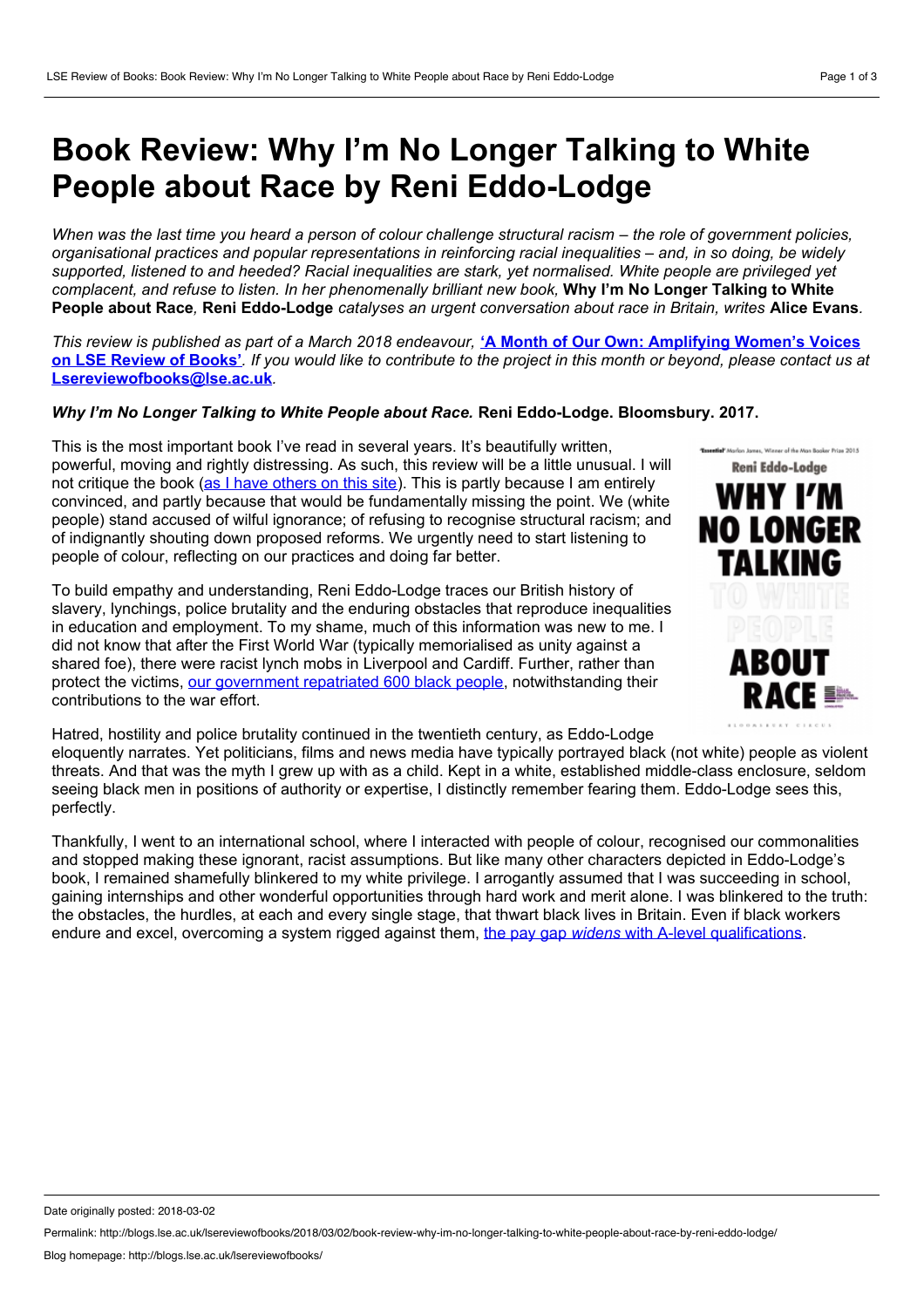

**Image Credit: (Johnny [Silvercloud](https://www.flickr.com/photos/johnnysilvercloud/15607880225) CC BY SA 2.0)**

And let's be honest, this isn't news. As Eddo-Lodge details, we see structural racism every day: most kids who live above the fourth floor of tower blocks are black or Asian. Meanwhile, white people are [over-represented](https://www.theguardian.com/commentisfree/2017/jun/16/grenfell-tower-price-britain-inequality-high-rise) in academia, senior management, politics and films. As a philosophy undergraduate, I only read books and papers by white men. I never questioned this.

To build a fairer Britain, we urgently need to start talking about race. Yet, Eddo-Lodge highlights that when people of colour do speak out – pushing for [decolonised](https://www.varsity.co.uk/comment/13261) curricula, affirmative action, short-lists, black film stars – they're [shouted](https://www.theguardian.com/inequality/2017/sep/26/employees-on-workplace-racism-under-representation-bame) down and [vilified.](http://www.huffingtonpost.co.uk/entry/telegraph-lola-olufemi_uk_59f1fe0fe4b077d8dfc7eaf9) Any attempts to diversify (Idris Elba as James Bond, a black Hermione Granger) are roundly [condemned](http://www.digitalspy.com/movies/harry-potter/news/a838563/harry-potter-artist-black-hermione-racist-backlash-anoosha-syed-jk-rowling/). Cue indignant outrage that Britishness might not always be represented as white. To protect and preserve themselves from these unrelenting attacks, some people of colour want 'safe spaces'. This is a mistake, explain paternalistic white people. They proceed to tell others who endure profound racism to 'toughen up and grow a thicker skin'. Indeed, their closed-mindedness seems rather racist … As Eddo-Lodge remarks, we are more outraged by accusations of racism than racism itself.

White solidarity was publicly asserted last week, when Dr. [Priyamvada](https://medium.com/@zen.catgirl/response-to-mary-beard-91a6cf2f53b6) Gopal and others questioned Professor Mary Beard's remarks about Haiti. Rather than listen and learn from alternative [perspectives,](https://twitter.com/wmarybeard/status/964613592833253376) many white people defended their hero, and tarred interlocutors with the 'angry black [woman](https://twitter.com/IanDunt/status/965214651020709888)' stereotype in a bid to delegitimise their critique.

Mary Beard isn't being silenced. People called her out and there's a huge difference. Lots of black women called her out. But it seems you have no problem silencing us. Are we not women too? Or are we the wrong kind to illicit any sympathy from you? https://t.co/t1yfSoNRcO

— Ava Vidal **A B A B A B A B** (@thetwerkinggirl) **[February](https://twitter.com/thetwerkinggirl/status/965302958731812866?ref_src=twsrc%5Etfw) 18, 2018** 

Now, you may be thinking: 'Sure, *those* white people are awful. But I'm different. Far from decrying diversity, I welcome it. My favourite film this year is *Black Panther*!' Fine, good for you. But does your solidarity go beyond individual consumerism? For instance, when you saw the *[Telegraph](https://www.buzzfeed.com/fionarutherford/the-telegraph-has-issued-a-correction-for-its-story-about?utm_term=.dlbjYX56X#.vpGv9GKzG)*'s nasty smear campaign against Lola Olufemi, did you write to complain, mobilise to protest or just sigh and turn the page?

White British people have greatly benefitted from structural inequalities. Pervasive racism means that we are favoured – in education, employment and politics. And we allow this to persist. As Eddo-Lodge surmises:

White privilege is dull, grinding complacency. It is par for the course in a world in which drastic race inequality is responded to with a shoulder shrug, considered just the norm […] Everyone is complicit, but no one wants to take on responsibility.

Guilty, as charged.

Date originally posted: 2018-03-02

Permalink: http://blogs.lse.ac.uk/lsereviewofbooks/2018/03/02/book-review-why-im-no-longer-talking-to-white-people-about-race-by-reni-eddo-lodge/